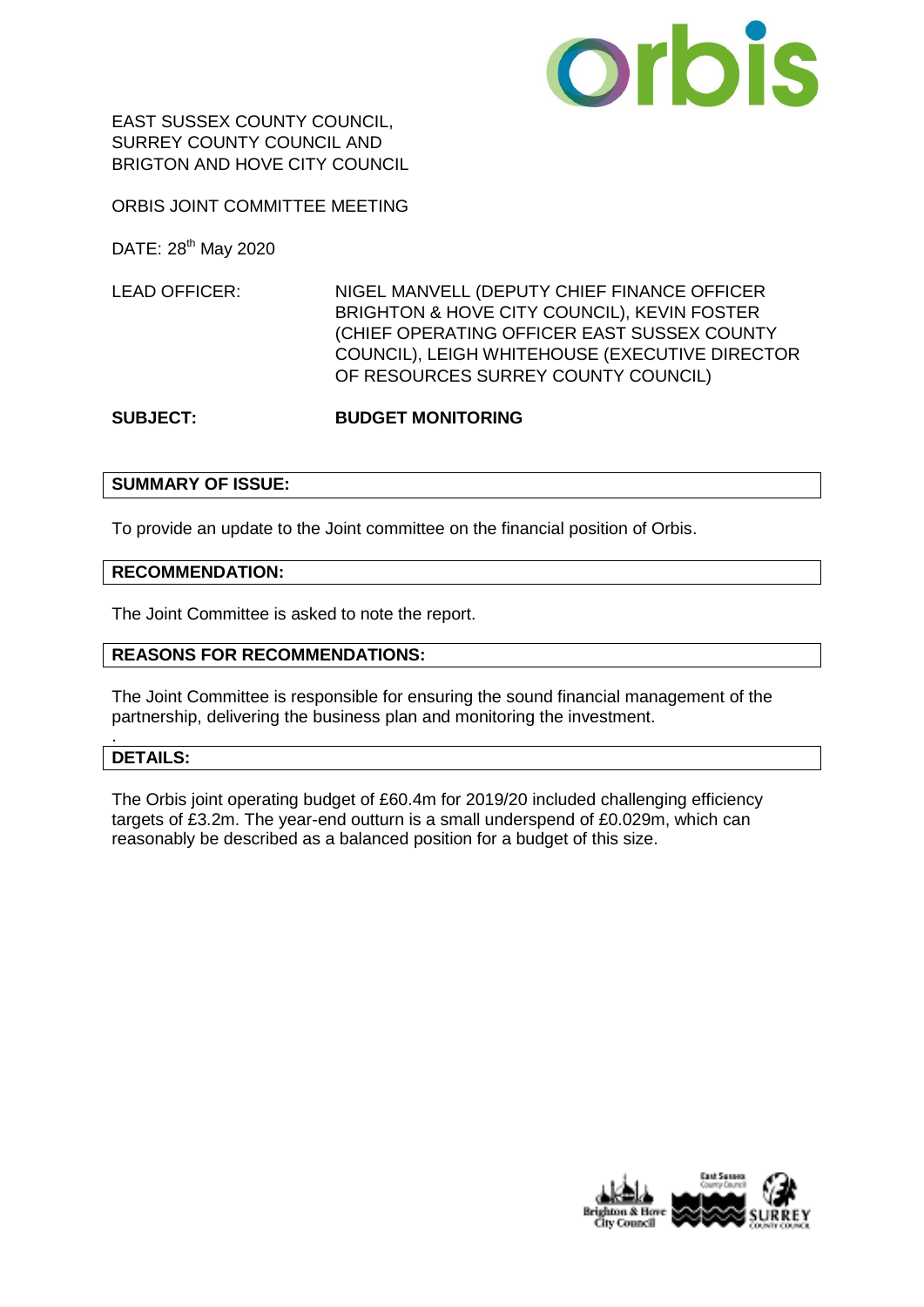

# **Orbis Operating Budget**

**Full Year Outturn as at Period 12 (March 2019/20)**

|                               | <b>Net Expenditure</b>            |        |                      |                           |
|-------------------------------|-----------------------------------|--------|----------------------|---------------------------|
| <b>Orbis Operating Budget</b> | <b>Full Year</b><br><b>Budget</b> | Outurn | Year End<br>Variance | 2019/20<br><b>Savings</b> |
|                               | £'000                             | £'000  | £'000                | £'000                     |
| <b>Business Operations</b>    | 5,779                             | 5,872  | 93                   | 770                       |
| Finance                       | 10,386                            | 10,851 | 465                  | 338                       |
| <b>HR</b>                     | 5,793                             | 5,803  | 10                   | 700                       |
| <b>IT &amp; Digital</b>       | 19,935                            | 19,495 | $-440$               | 500                       |
| Management                    | 2,316                             | 2,055  | $-261$               |                           |
| Procurement                   | 4,681                             | 4,468  | $-212$               | 873                       |
| Property                      | 11,490                            | 11,807 | 317                  |                           |
| <b>TOTAL</b>                  | 60,380                            | 60,351 | $-29$                | 3,181                     |

The reduction in the forecast outturn from month 9 is mainly due to the ongoing impact of vacancies and delays to recruitment. Services are currently working towards the delivery of further efficiency targets in 2020/21. In particularly, the underspends in IT&D and Procurement will reflect, in part, early delivery of 2020/21 savings where underspend can be identified as recurrent. The overspends in Finance and Property are due to the impact of temporary staff while those services implement a new service model and disaggregate from the Orbis partnership. The level of agency staffing relative to overall staffing costs are set out on the table below.

# **Orbis Operating Budget**

## **Year to Date Staffing Expenditure as at Period 12 (March 2019/20)**

| <b>Orbis Operating Budget</b> | <b>Agency</b> | <b>Non</b><br>Agency<br><b>Staffing</b> | <b>Total</b><br>Staffing | <b>Agency</b><br><b>Proportion</b> |
|-------------------------------|---------------|-----------------------------------------|--------------------------|------------------------------------|
|                               | £'000         | £'000                                   | £'000                    | %                                  |
|                               |               |                                         |                          |                                    |
| <b>Business Ops</b>           | 289           | 10,844                                  | 11,133                   | 3%                                 |
| Finance                       | 1,327         | 11,706                                  | 13,033                   | 10%                                |
| HR&OD                         | 209           | 6,636                                   | 6,845                    | 3%                                 |
| IT&D                          | 853           | 20,832                                  | 21,685                   | 4%                                 |
| Management                    |               | 771                                     | 771                      | 0%                                 |
| Procurement                   | 209           | 4,252                                   | 4,461                    | 5%                                 |
| Property                      | 840           | 11,751                                  | 12,591                   | 7%                                 |
|                               |               |                                         |                          |                                    |
| <b>Total</b>                  | 3,727         | 66,792                                  | 70,519                   | 5%                                 |